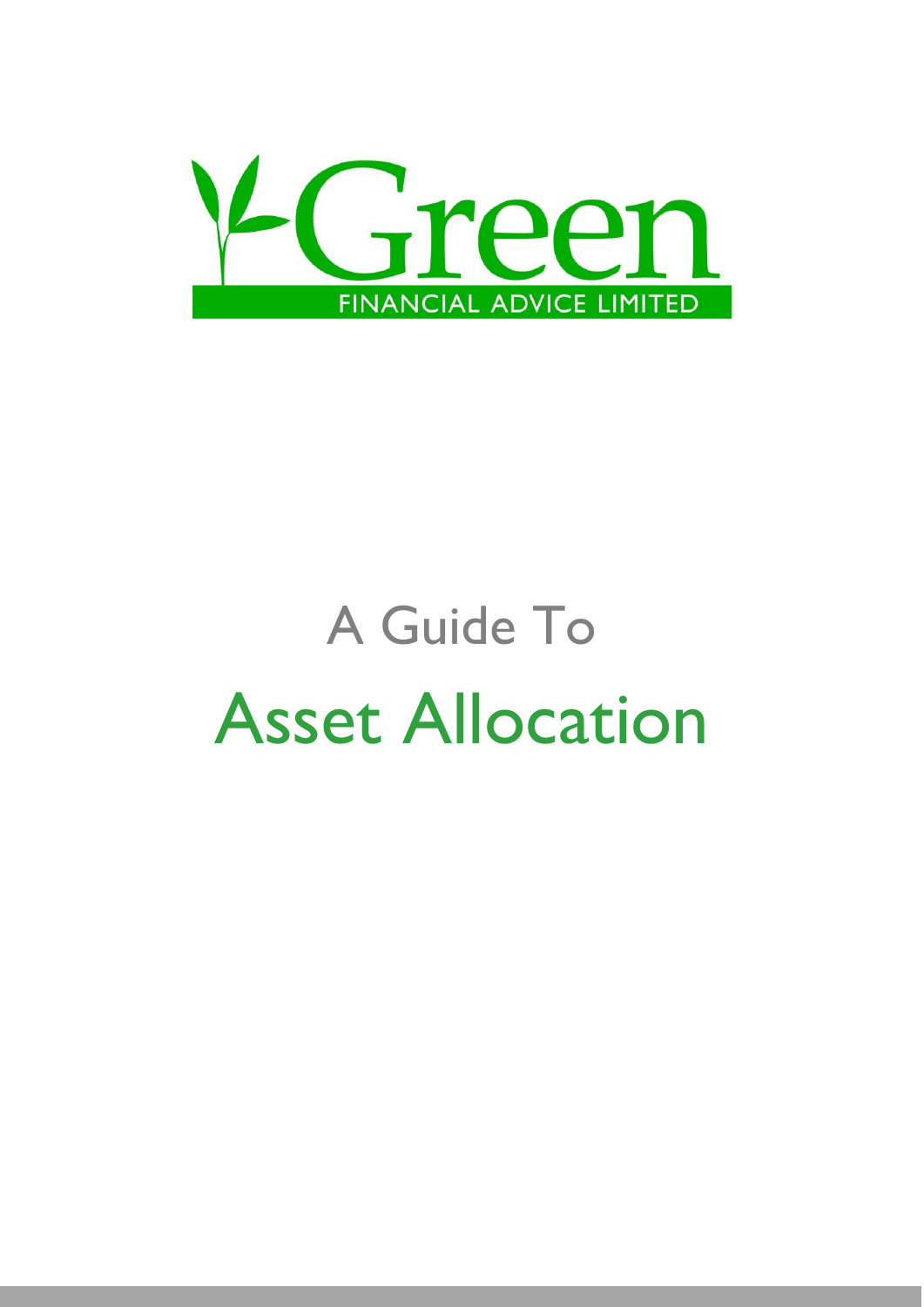# **Contents**

| Investing                       | $\overline{2}$ |
|---------------------------------|----------------|
| <b>Asset Allocation</b>         | 4              |
| Diversification                 | 6              |
| Managing an Investment Position | 8              |
| Review                          | 10             |
| About Us                        | 11             |
| Contact Us                      | 11             |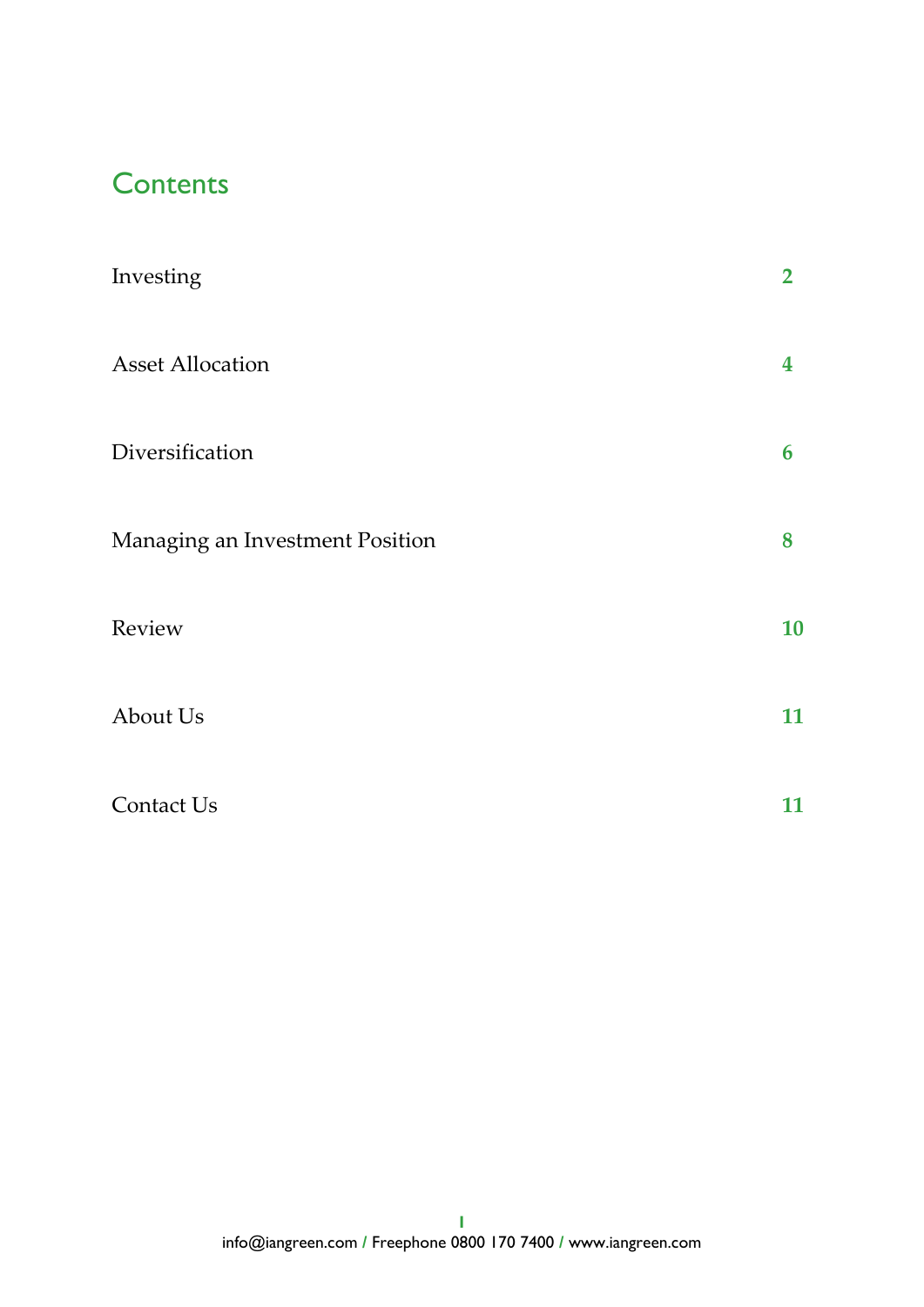# Investing

#### **There is no such thing as a sure-fire way to investment success**.

However, if you have money in funds you will need to pursue *some* form of strategy.

The strategy matters, because differences in return can be significant. Especially over time. A strategy that works and produces decent returns versus one that fails and produces poor returns, could mean a difference of tens of thousands of pounds.

It really is worth the effort, if you have money in funds, such as pensions, ISAs or general fund holdings to strive to maximise those returns.

#### **This example shows how returns translate into different amounts:**

Consider two investors who both started with £50,000, in total in funds, 10 years ago.

One invested in a range of funds which obtained 3% per year **(1)** ("Investor A"), the other invested and achieved 6% per year **(1)** ("Investor B").

**The sums each would have now are:**

Investor A: **£67,195** Investor B: **£89,542**

Investor B has over **£22,000 MORE.**

The difference in returns are magnified if you run the same comparison over 20 years, £50,000 invested 20 years ago would be worth today:

Investor A: **£90,305**

Investor B: **£160,356**

Investor B has over **£70,000 MORE.**

**This is extra money investor B has available compared to investor A.**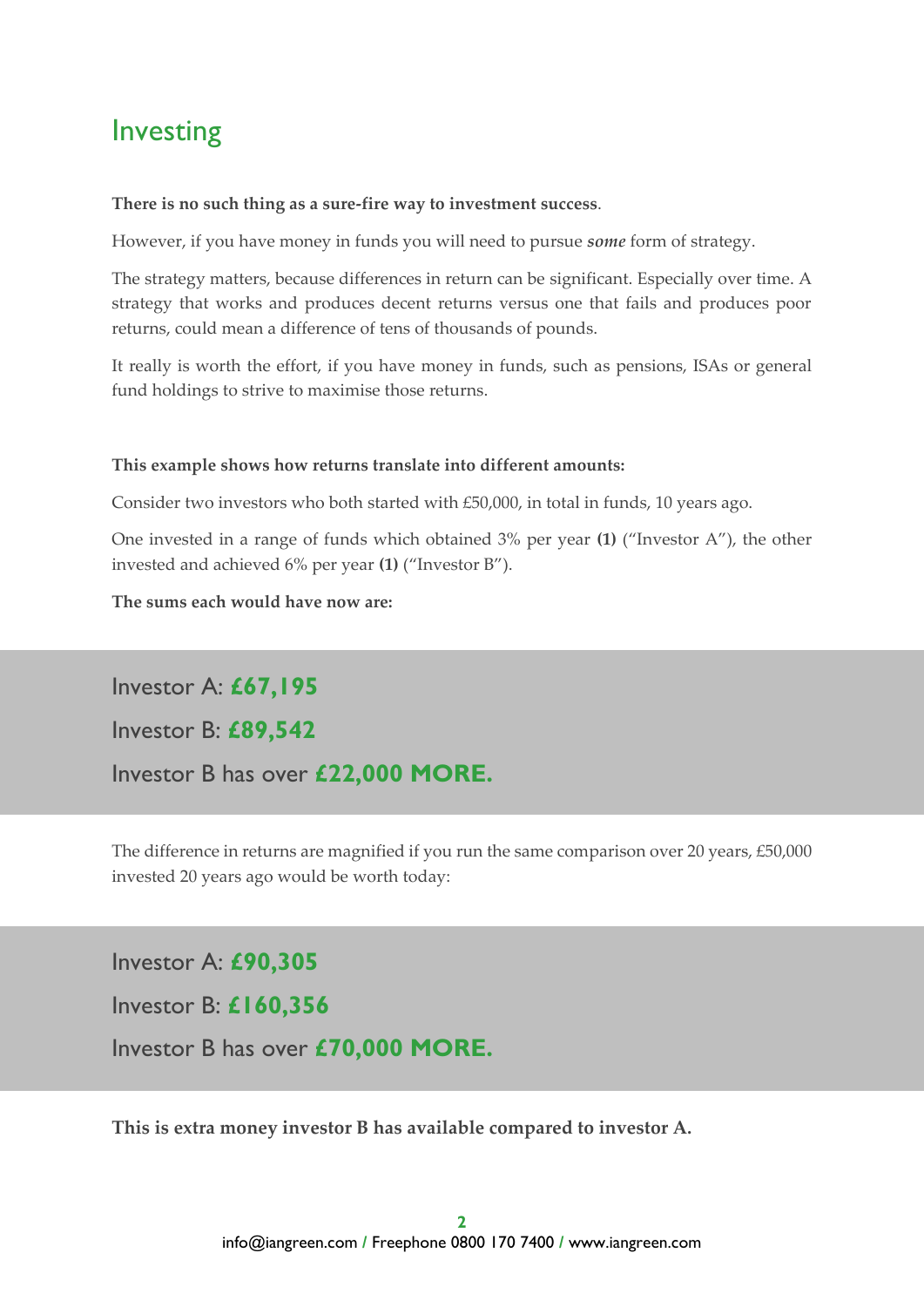This money could enhance retirement income, help family members with a house purchase or educational costs, fund a cruise or pay health costs.

In other words, the prize of striving to improve or maximise returns, if you can successfully achieve this, is meaningful. Do such differences and variations in performance exist in the real world? Yes!

Research shows that fund performance does vary – even with the same sectors – and often by big percentage amounts. **(2)**

However, whilst this is true, it is only ever evident with the benefit of hindsight.

To access the higher return, one would need prior knowledge of future performance and an idea which investments or funds were going to be the 'good' ones.

There is no **reliable or consistent** formula or mechanism for making such predictions. This means that trying to get higher future returns by picking 'winners' is unlikely to succeed.

As a strategy towards investing - fund selection, on its own, is flawed because of the absence of a crystal ball which provides this information.

There is, though, another strategic approach to investing, which research shows, is also very important in differentiating future returns and, in this case, is also a workable strategy.

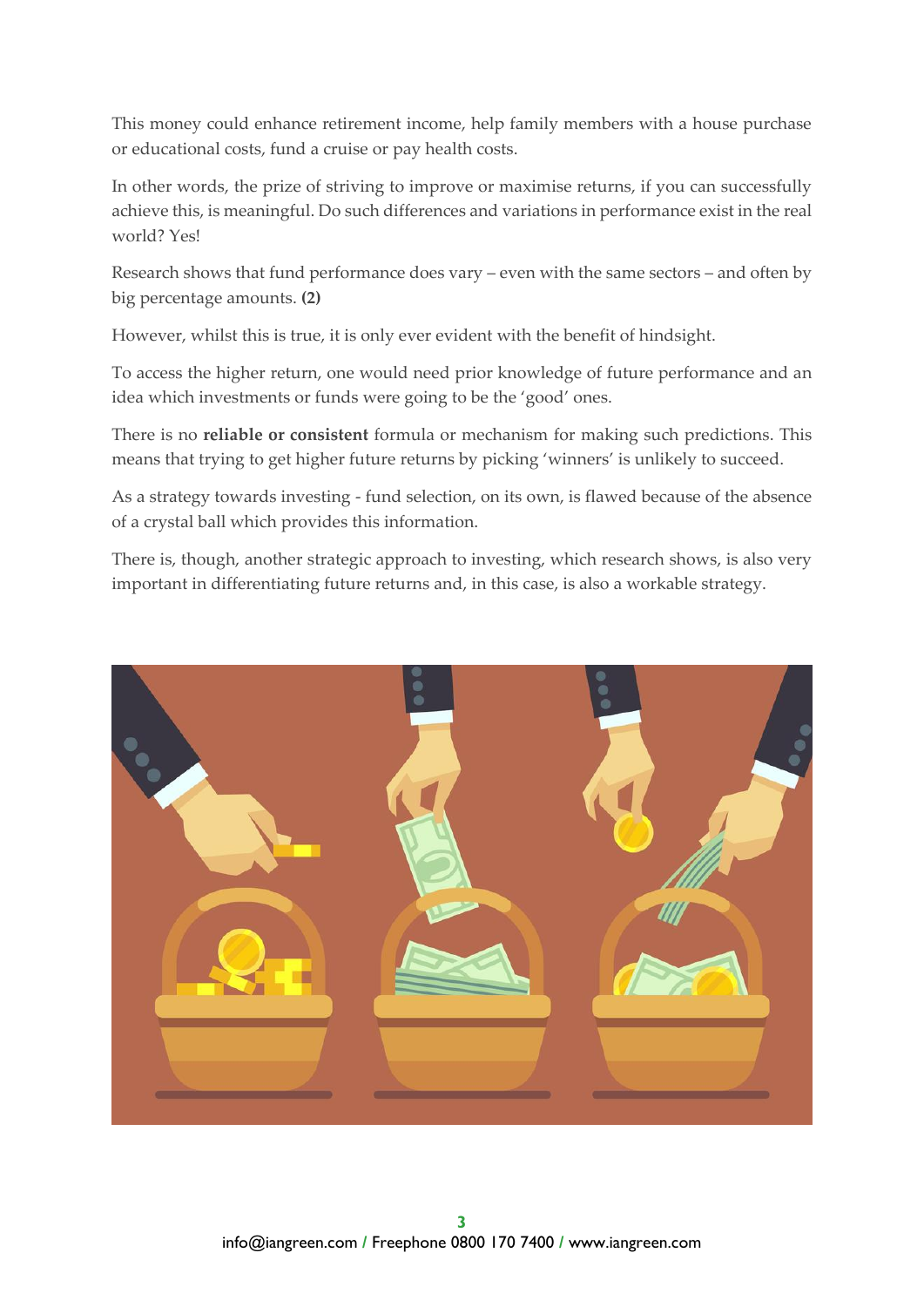# Asset Allocation

#### **The strategy is to use an asset allocation approach.**

Asset allocation describes the process of dividing your investment between different assets, such as cash, bonds, shares, and property.

The decision how much of your investment portfolio to put in any asset class is likely to have the most significant impact on your long-term results, of any investment decision you make.

If you consider the short list above: cash, bonds, shares and property, then it is quite simple to show why this is the case.

If you decide to put 100% of your investment capital into cash and hold it there for 10 years, you are likely to have a very different outcome than if you elected to put 100% into shares.

Evidence shows that this decision is more important than choosing which shares or funds or cash accounts to use.

The 'top-level' asset allocation decision is incredibly important.

For example, if you chose to put 100% of your investment capital into cash 10 years ago and to focus hard on finding the best cash account (i.e. paying the highest rate of interest) each year, to maximise your return, *you would have substantially less capital today*, than if you had elected to put 100% of your capital into shares (e.g. UK shares) and had selected a fund that had slightly below average performance. **(3)**

That is just a snapshot of two assets against each other over one isolated ten-year period, in that way proving nothing. However, the fact is that if you take this sort of snapshot over many different periods and compare various asset areas, this will be the case time and time again.

The percentage amounts you choose to allocate to different asset classes is the key factor.

## Asset Classes and Sectors

An asset class describes a broad group of investments that have similar financial characteristics. The four types, mentioned above, are generally considered the main asset classes.

However, the position becomes a little more complex if one brings in other types of assets, for example commodities, and then, separately sub-divisions of the main assets, for example small company shares and large company shares. Then, there is the added element of geography: UK shares, US shares, European shares etc.

In this regard the total number of asset areas starts to escalate considerably. The term 'sector' is therefore often used to segregate the various asset classes, their geographical spread and sub-divisions. The sectors also include the minor asset areas and some non-standard investment categories, for example hedge funds.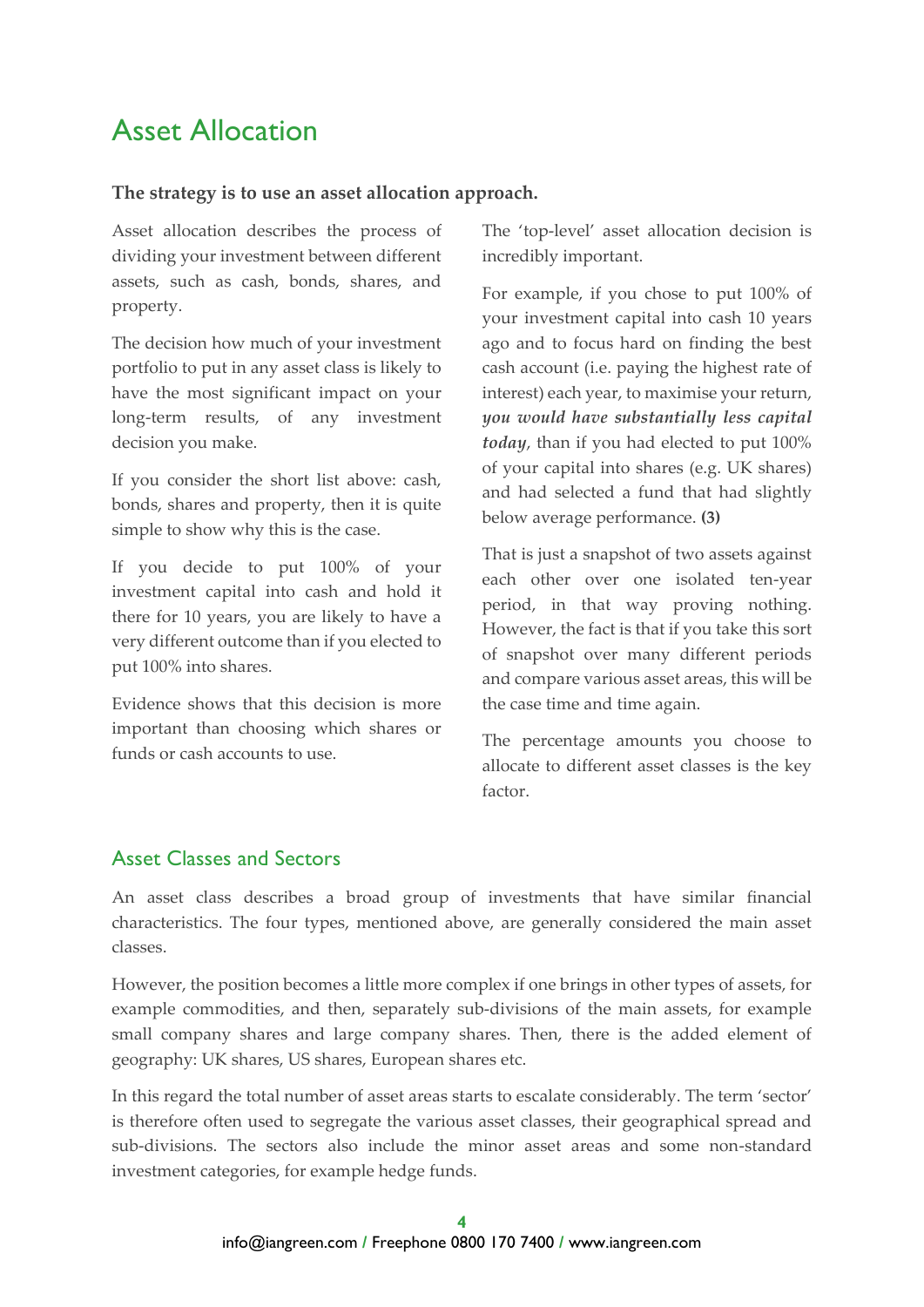## Finding the Most Suitable Percentage Split

Asset allocation is the method of dividing up your entire investment capital amongst these various categories.

It is how you decide to do this, both at outset and ongoing, that determines your asset allocation strategy. This strategy is likely to be the single biggest contributory factor to the long-term results you achieve.

The challenge is to work out what constitutes the most suitable percentage split of assets to use in any situation.

In some ways this is like the earlier position of trying to pick winners amongst funds or individual shares. No-one has a crystal ball and just as there is no way of knowing which funds will perform best in the future, no-one can know how different asset classes will perform.

To deal with this, and to provide a reasonable prospect of achieving good results in the future, there are various tactical approaches that can be employed:

## **1. Diversify**

Diversification is an aspect of asset allocation which does two things at once: it opens the possibility of obtaining god returns by capturing some of the best gains, whilst simultaneously acting as a way of managing risk. We will cover diversification in full in the next section.

## **2. Constantly keep the asset allocation active**

The word 'active' is often used to describe active funds, those that are managed by fund managers who move money around within the funds seeking out the best returns from individual stocks or bonds, the underlying 'instruments' within the fund. This is **not** the context we are using here. An active asset allocation approach describes the process of not leaving your assets always lined up in the same way. To use an example, you may have 50% of your portfolio invested in UK shares in 2019, and then 30% in 2024. Active asset allocation means reviewing and adjusting your split of assets regularly.

## **3. Seek out expert help on the asset areas**

There is evidence that asset areas, as opposed to individual funds or shares or bonds, can be selected with some degree of accuracy. Whilst there is no crystal ball to predict future markets and, certainly, no certainty of anything, there are firms that specialise in looking at macroeconomic trends and conditions and carefully appraising where value may lie – in terms of having a strong view on where things are likely to go.

Combining these tactical factors can hopefully lead to a successful application of an asset allocation strategy.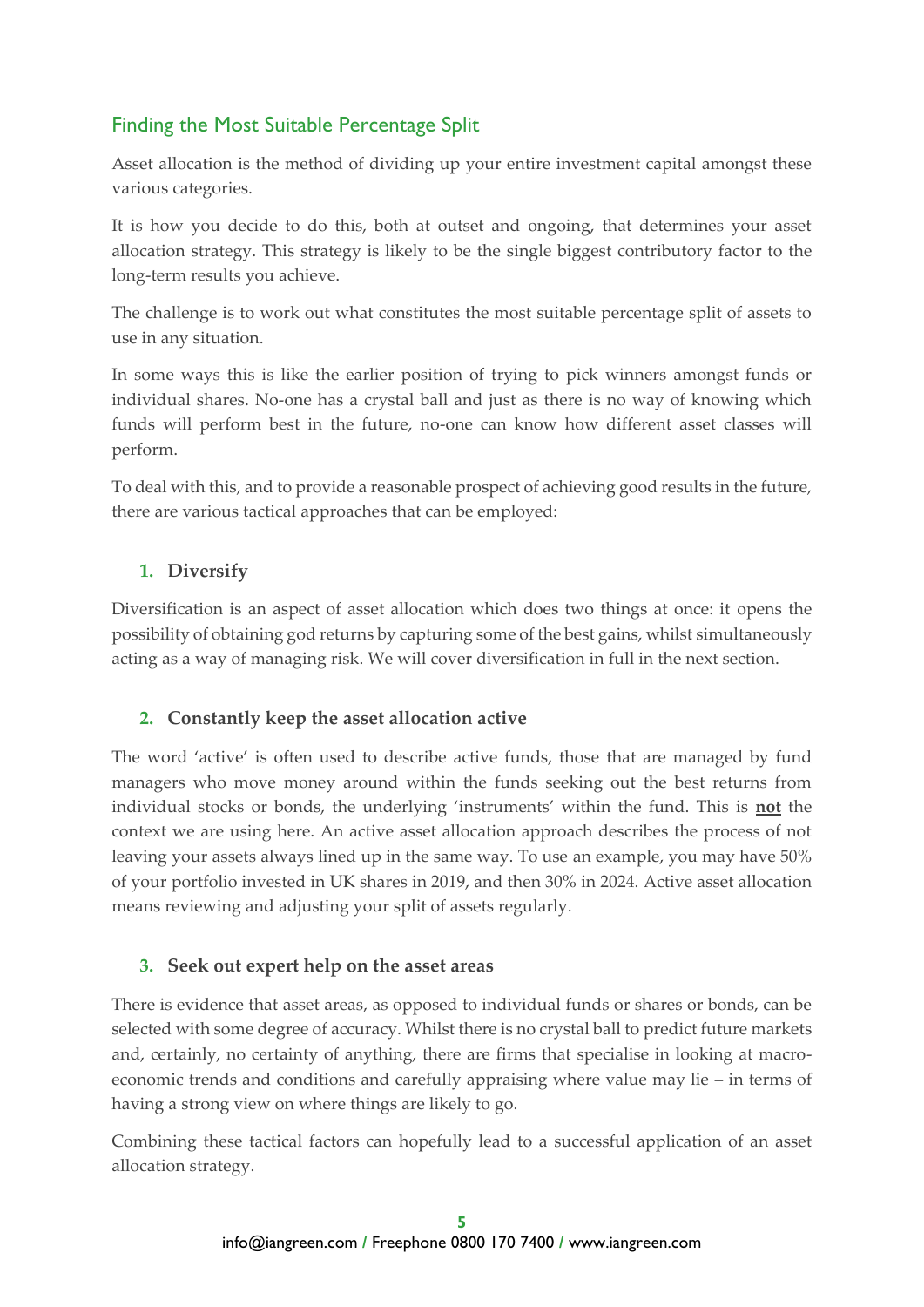## **Diversification**

Diversification is the process of using different asset classes and mixing the percentages in each in such a way that you diversify the risk and return.

Again, this is best explained by way of an illustration. Whatever sum you have available to invest, you could plump to hold it all in cash. That would be described as 100% cash. Or you could plump to put it all in shares, which would be 100% shares.

In the former case, 100% cash, it is fair to say that you are taking little risk, possibly no risk at all, in terms of how much money you may lose. As cash accounts have no risk of capital loss.

However, you are sacrificing the potential return, as cash accounts tend to pay very low interest rates and – longer-term, based on historical statistics - lose money in comparison to using assets such as shares.

In the latter case, 100% shares, you have a real and significant risk, as you could invest and then encounter a bear market in shares, and their value could drop. You would lose capital value.

The trade-off here is the opposite could happen and you invest, and the shares rise in value and way above cash interest rates. You invest in shares to hopefully capture these higher returns.

If, instead of either selecting 100% cash or 100% shares, you select a 50/50 split, you have quite simply reduced the risk compared to the 100% shares option and increased the potential for a good return compared to the 100% cash option.

You have diversified if you select 50/50 – because you have spread between different assets aiming to get a more balanced position.

In most real-world situations, where as outlined earlier, there are dozens of asset classes, sub-asset areas and sectors, the process of diversification becomes dynamic because it is the skilled application of spreading between all these possible areas – including the percentage applied to each – which can make a big difference to the risk/reward equation.

In terms of completing the background explanation around diversification it is important to understand that diversification only 'works' properly **if you diversify amongst noncorrelated asset areas.**

"Non-corelated" means that the movements in the value of an asset area are independent of another area. Some areas are closely correlated, so the general direction of UK shares tends to be roughly in line with US shares. There is a clear correlation in their performance, certainly in terms of direction.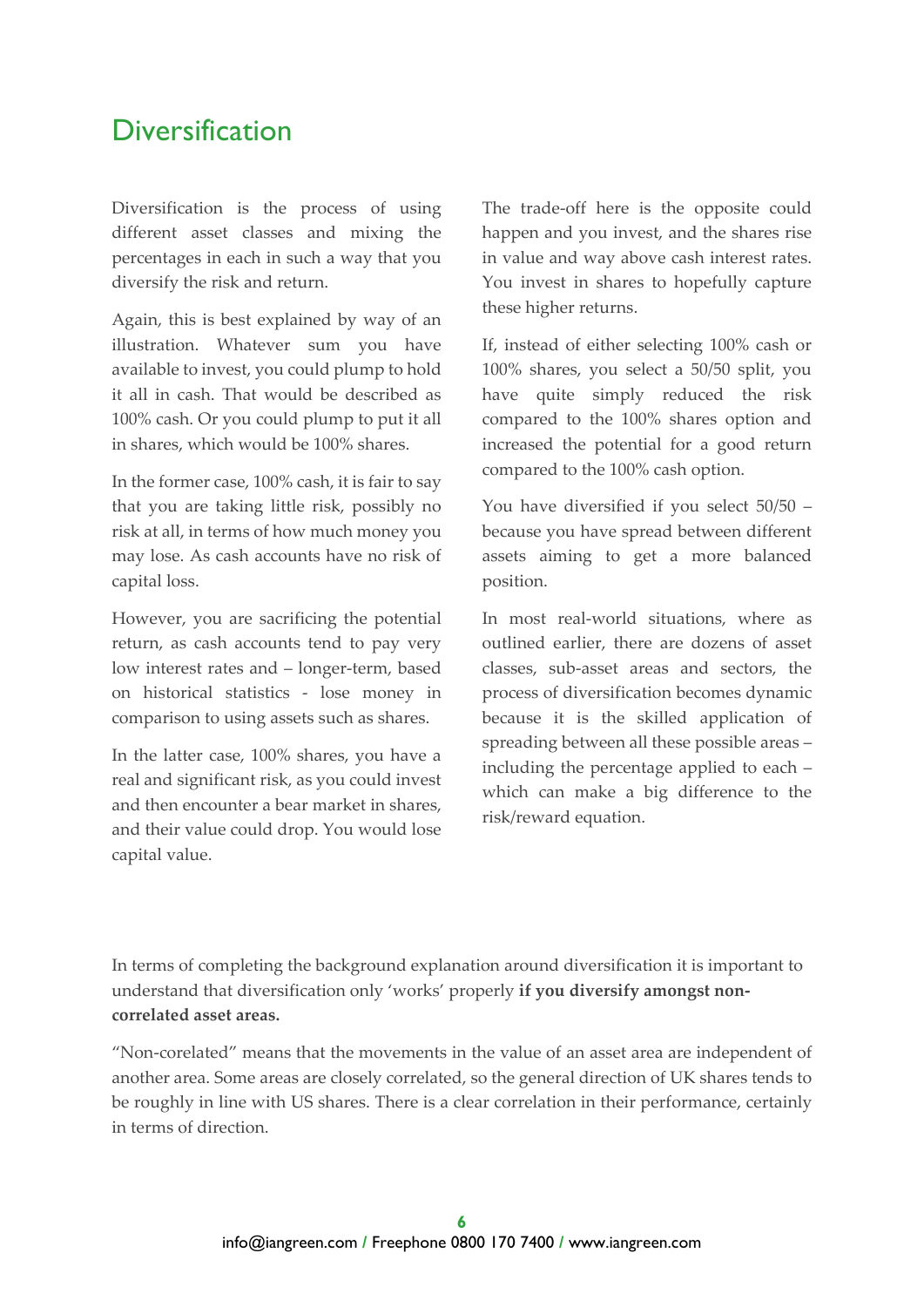Heavily investing most – or all – of your invested capital into correlated areas, even if those areas are notionally separate categories is not proper diversification.

However, where there is very limited or no correlation the process can legitimately be spreading the risk, and by implication changing the risk and reward ratio.

The performance of certain sectors, for example Japanese shares and UK Gilts are likely to be non-correlated.

This should radically increase the chances of divergent performance at different points in time, when one area is 'doing well' another may not, and then at another point in time viceversa.

This leads to a smoothing in the risk position, the task is to try and achieve this whilst reducing the reward by as little as possible.

A dynamic asset allocation strategy is the application of this approach.

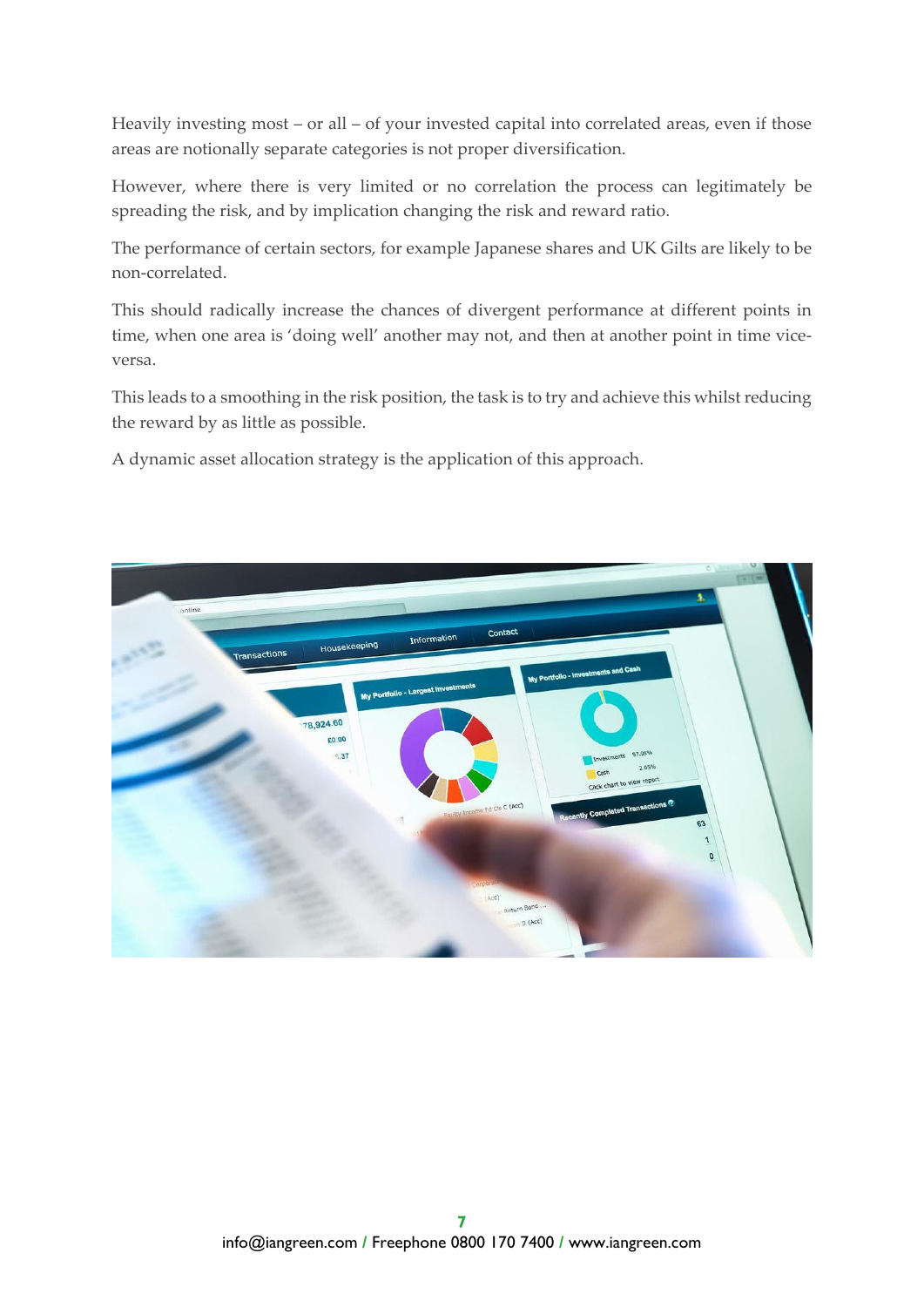# Managing an Investment Position

There are two parts to an asset allocation strategy. One is selecting the asset split at the outset. The other is managing it ongoing, over the years. The split that is selected at outset is a skilled assessment – how best is this done?

There is no right or wrong answer to this, but classically the asset allocation that is chosen is determined by a combination of two factors.

The first is based on the investor's risk position. The asset mix needs to align with a risk level which will be relevant to the investor's own risk position.

A higher risk investor will have more of their invested capital in asset areas which carry higher risk, put another way a higher chance of losing money, and a lower proportion in low risk areas, those assets that have limited loss potential. The skew will be towards higher risk assets, for example an investment portfolio mix which could like this:



A lower risk investor will skew in the other direction. Less in high risk assets, more in low risk assets. Their portfolio could like this:



**8** info@iangreen.com **/** Freephone 0800 170 7400 **/** www.iangreen.com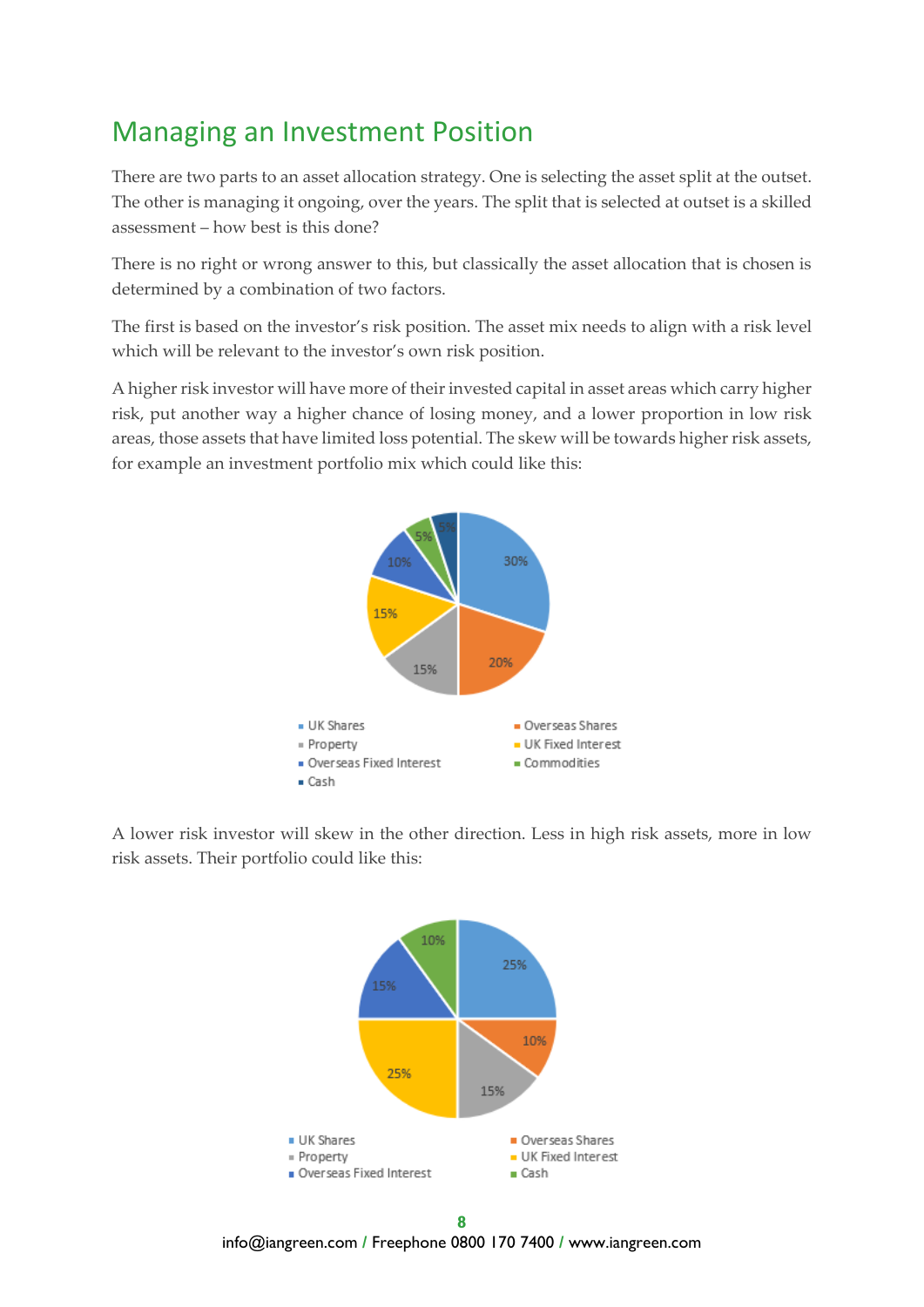### **The starting position is therefore determined by an assessment of an investor's own risk.**

This is partly down to their attitude to risk and party to their propensity for risk. The propensity means the amount an investor can afford to lose.

The risk assessment is, as a stand-alone exercise, an important task and one that requires a skilled appraisal. Getting this right provides the basis for the asset allocation decisions to be taken and for an appropriate portfolio mix to be created.

Once done, the portfolio should be lined up with the investor's position and requirement.

However, that cannot be left alone to work for ever and a day, because it is easy for the portfolio to fall out of line with the original alignment. Therefore, the asset allocation strategy needs to be managed on an ongoing basis.

The alignment can be broken in three ways, *all* of which can apply alongside side each other:

- The investor's own circumstances could change, and their risk position may change;
- The portfolio performance can change the percentages held in different asset areas, simply through variations in performance (see below for further explanation);
- Macro-economic conditions may change which suggests certain asset areas have different risks or prospects than at outset.

The middle one of these is particularly relevant.

The 'natural' variations in performance of any portfolio can take it out of line. Think of an extreme example where an investor plumps for a portfolio consisting of 50% UK Shares and 50% in Commodities.

The shares double in value over the next two years, the value of the commodities halves.

After two years the portfolio mix has changed from 50/50 (at outset) to 80% UK Shares, 20% Commodities. It is a different portfolio mix than the one determined at the outset by the original risk assessment and asset allocation decision. The mix has changed merely because of the performance.

At this juncture the investor could sensibly decide that this new mix is not right for their risk position and readjust back to the 50/50 basis by selling some of the UK shares and buying more Commodities.

You may notice that in doing this the investor has taken 'profits' from the Shares and reinvested back into the struggling Commodities sector, maybe increasing their chances of buying low, selling high. Simply through the adjustment.

This exercise is known as rebalancing, and whilst the illustrated example above is not especially realistic to most people's portfolios of investments, the principle stands across the board.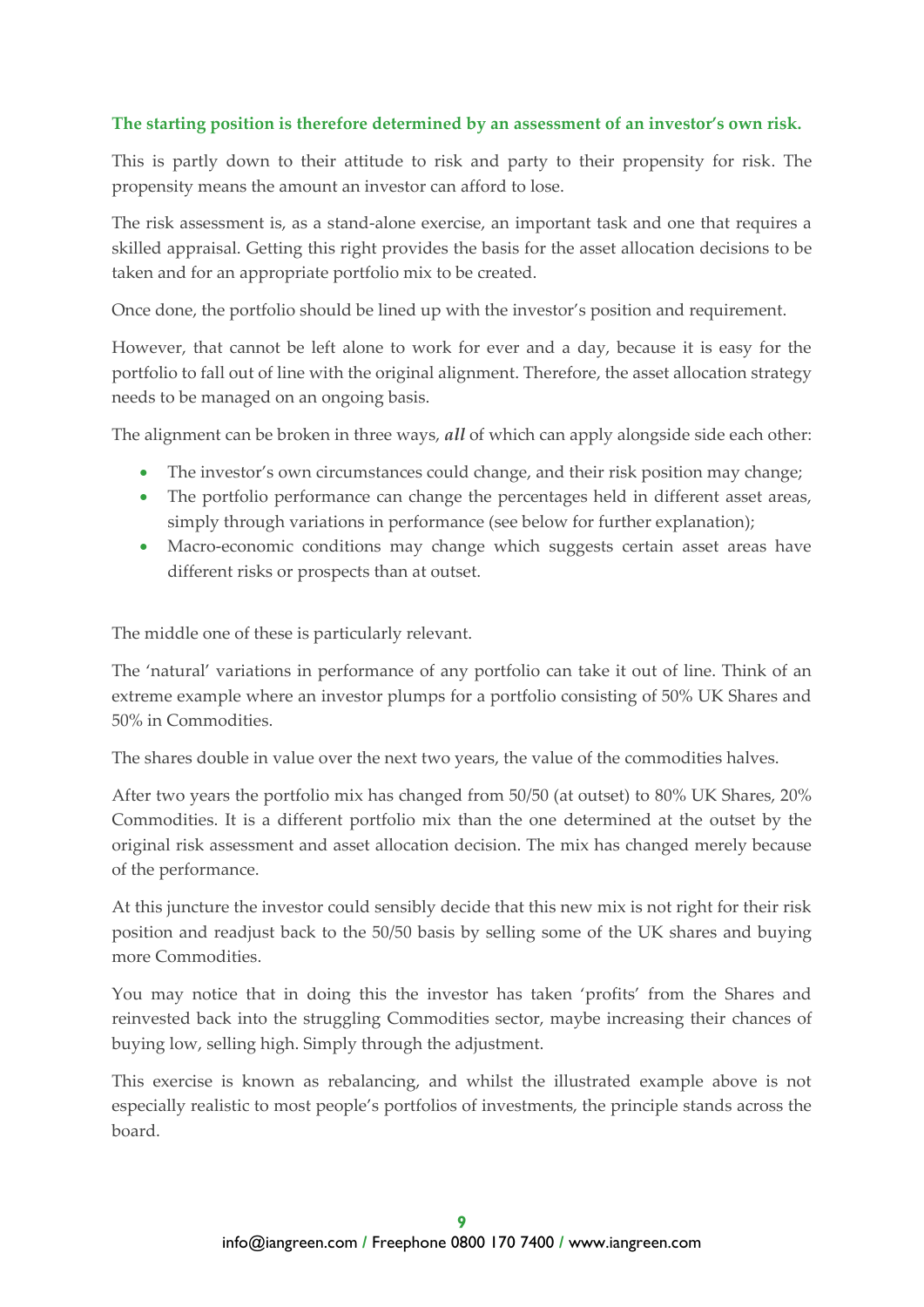# Reviews

One of the keys to a successful asset allocation strategy and approach is to maintain some form of dynamism towards it. For the reasons outlined above this can include making regular changes, even if these are small, to the portfolio mix.

Such changes require regular reviews; how often such a review takes place is open to debate, but annually at the very least seems to be sensible.

Naturally, reviews of this type can always include 'no change' and maintaining the position as it stands.

A review can include checks to see if anything has changed which would alter the investor's own risk position, whether the portfolio mix has altered due to investment performance variations and to look at the wider world picture.

Regular reviews of this sort are integral to the asset allocation process.



#### **Notes:**

- **(1) 3%** and **6%** per year are illustrated assuming these returns are the net returns after the investor had paid charges.
- **(2)** "The Importance of Good Investment Performance on your Pension" published and updated January 2016 by Independent Check Ltd
- **(3)** As at 28 February 2019